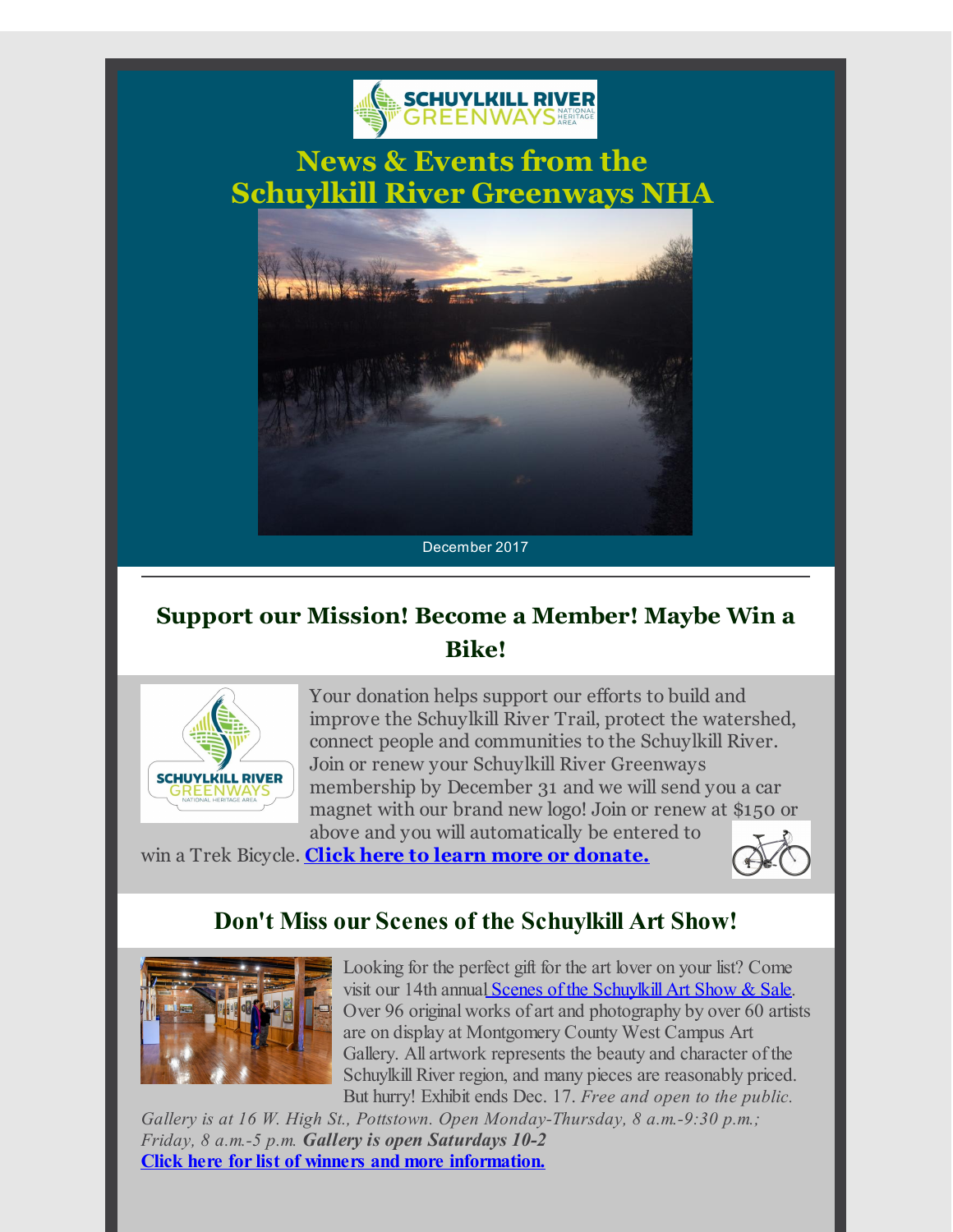

Be sure to take a look at the carved panel artwork, "A Glimpse of the Schuylkill," outside the gallery. This piece was created especially for Scenes of the Schuylkill by artist Becky Morris.

# **Selection of Art to Move to Schuylkill Haven Join us for an Open House on Dec. 29 from 1-3 p.m.**



From December 20-January 31, a selection of 15 pieces of art from the 14th Annual Scenes of the Schuylkill Art Show will be on exhibit at the Walk-In Art Center, located at 220 Parkway Ave. in Schuylkill Haven. Join us for an Open House on Dec. 29 from 1-3 p.m. Light refreshments will be served. Click here for [directions.](http://r20.rs6.net/tn.jsp?f=0010VtjD8VtZcaXaTsSB9eGrBs_qXjuC0nmZp-Q_6VWbf9KTWarDbQjjEXfrdZwCby5HjDVLsoEhjcCV83XAj9Aj-UgWsHbwa3OJio8WMxCQn1Im1qgR8LJHLN2eQFAaHlW4qTmBhdcNsKOrxGyL0DbyWClcN1i4NhqP2u4siQ4nQiFmz4zCx6FwgDgScI6jAvuZFNEsgyi9BU=&c=&ch=)

#### **Our Award Winning Water Trail Guide Makes a Great Gift**



"A Paddlers Guide to the Schuylkill River Water Trail," is so beautiful and comprehensive it earned two awards this summer from the British Cartographic Society. If you're shopping for a paddler or a would be paddler, this guide is sure to please. It contains everything needed to safely explore and enjoy the Schuylkill River, and is appropriate for novices and Schuylkill veterans

alike. Sold exclusively by Schuylkill River Greenways NHA. **Click here to learn more or buy a [copy.](http://r20.rs6.net/tn.jsp?f=0010VtjD8VtZcaXaTsSB9eGrBs_qXjuC0nmZp-Q_6VWbf9KTWarDbQjjFuQHBqHLxWcWL2SB7MJgw0u0yrAML_zL3k75FAEwMFZ70um97wCrJys4n2kaILlGl5evzqddTJmuNj3pVECdUNd2TIQlyHNzFKprEvwR3rqPIEJwNozRVxb4zcAIHExZTy4xmtfMi_smmcAzm-C77kj2TPzuKp2Hg==&c=&ch=)**

### **Welcome Le'Santha!**



We are pleased to welcome our newest AmeriCorps VISTA volunteer Le'Santha Naicker, who recently came on board as our Trail Sustainability Coordinator. She will be working with us for one year, continuing several projects initiated by our former VISTA members. Those include: organizing a Heritage Conservation Corps for trail building projects in Schuylkill County; continuing a Community Garden Initiative and managing Project SOLO (Student Outdoor Leadership Odyssey). Le'Santha is from Hillsborough, NJ and has a degree in

Environmental Studies and International Relations from Albright College. We are very happy to have her on as part of our staff! **[Learn](http://r20.rs6.net/tn.jsp?f=0010VtjD8VtZcaXaTsSB9eGrBs_qXjuC0nmZp-Q_6VWbf9KTWarDbQjjIW2ZXWJ4Co_Q2ji8NsOez1SCY8iYErVsbIuNzudrDVb-v11VIJkCRCmjg_d3jAUiDJ5pFGct4WFUWam7h8E_R4XY5eR8NoXbm3EXV9FL8AyfCYKNpBjr2XqWooo8T59fDku3ziNKyPh104gb84c14kIlRgtHfZH0A==&c=&ch=) more.**

### **Save the Date! Brewery Tour Planned for February 24!**



**We are planning a bus tour of four breweries that have some signicance to the Schuylkill River region or the Schuylkill River Trail. Look for more details coming soon!**